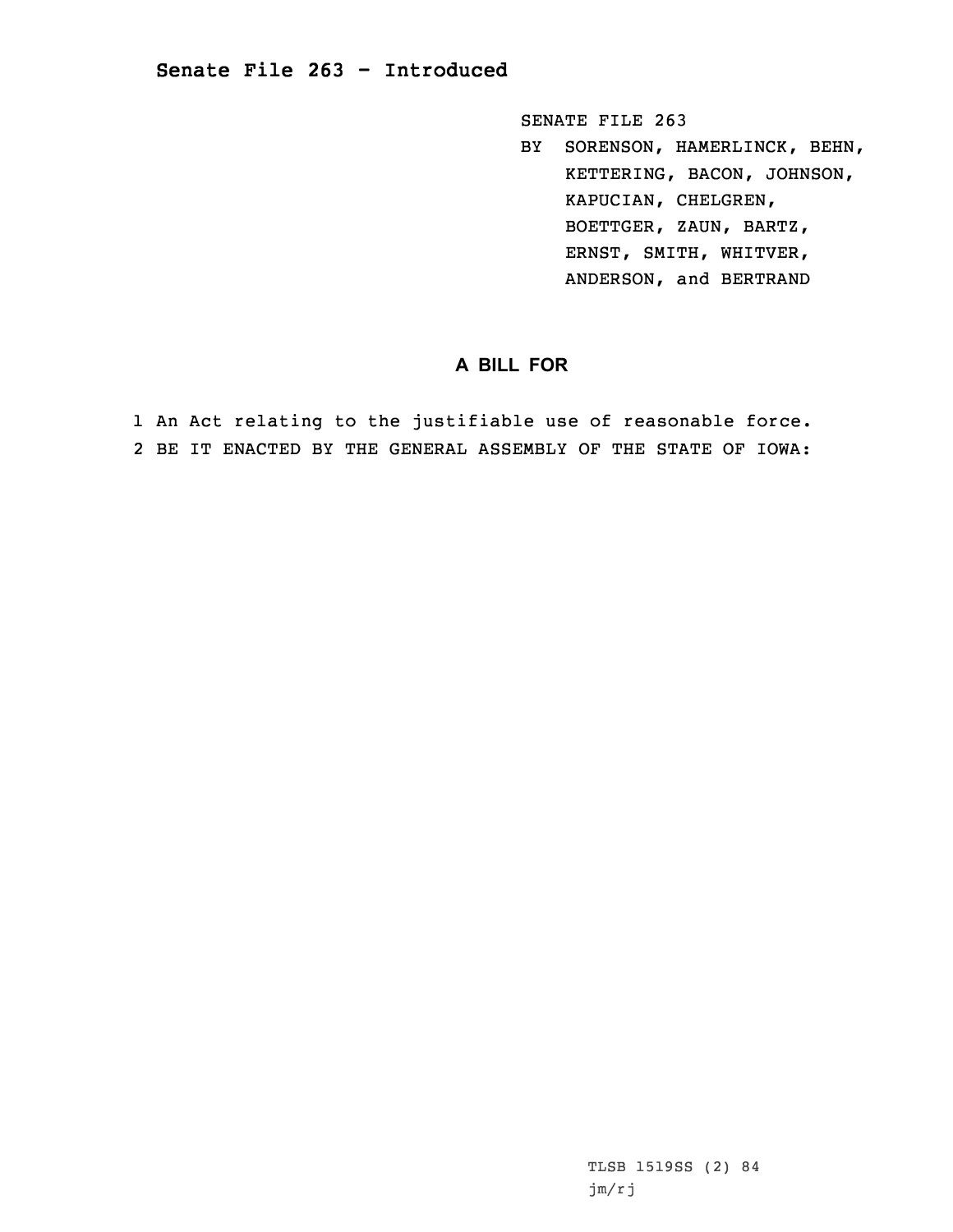1 Section 1. Section 704.1, Code 2011, is amended to read as 2 follows:

3 **704.1 Reasonable force.**

4 *"Reasonable force"* is that force and no more which <sup>a</sup> reasonable person, in like circumstances, would judge to be necessary to prevent an injury or loss and can include deadly force if it is reasonable to believe that such force is necessary to avoid injury or risk to one's life or safety or the life or safety of another, or it is reasonable to believe that such force is necessary to resist <sup>a</sup> like force or threat. ll Reasonable force, including deadly force, may be used <del>even if</del> an alternative course of action is available if the alternative 13 entails a risk to life or safety, or the life or safety of a third party, or requires one to abandon or retreat from one's 15 dwelling or place of business or employment, and a person has no duty to retreat, and has the right to stand the person's ground, and meet force with force, if the person believes reasonable force, including deadly force, is necessary under the circumstances to prevent death or serious injury to oneself or <sup>a</sup> third party, or to prevent the commission of <sup>a</sup> forcible 21 felony.

22Sec. 2. NEW SECTION. **704.4A Immunity.**

 1. <sup>A</sup> person who uses reasonable force shall be immune from any criminal prosecution or civil action for using such force, unless the person against whom such force is used is <sup>a</sup> peace officer acting within the scope of the officer's duties and the peace officer identifies the officer's identity, or the person knew or reasonably should have known the person is <sup>a</sup> peace 29 officer.

 2. <sup>A</sup> law enforcement agency may use standard investigating procedures for investigating the use of force, but the law enforcement agency shall not arrest <sup>a</sup> person for using force unless it determines there is probable cause that the force was unlawful under this chapter.

35 3. If <sup>a</sup> person is arrested and it is later determined by <sup>a</sup>

-1-

LSB 1519SS (2) 84 jm/rj 1/3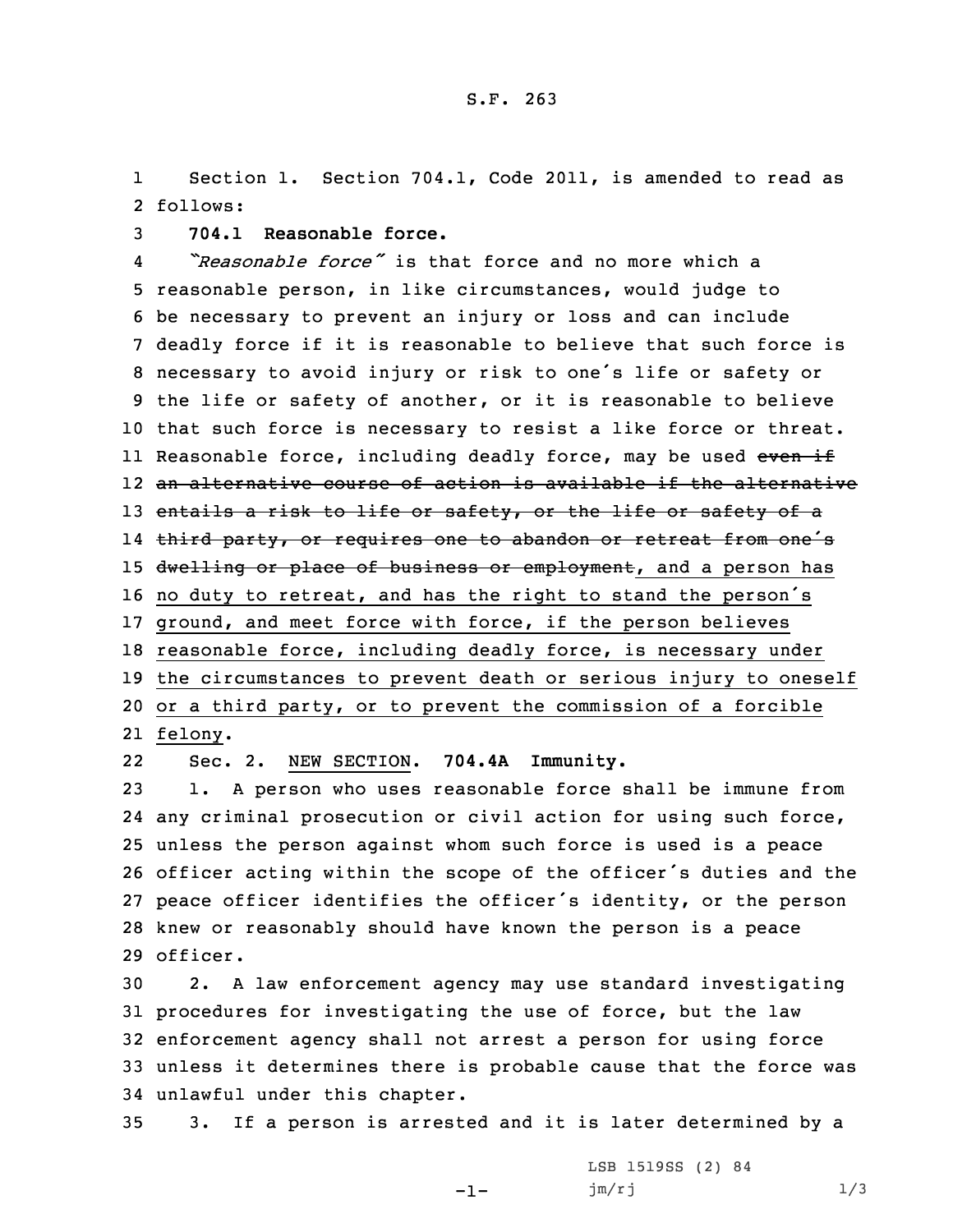court or jury that the person was justified in using reasonable force under the circumstances, the person shall be awarded reasonable attorney fees, court costs, compensation for loss of any income, and reimbursement of any other expenses incurred as <sup>a</sup> result of being arrested and charged.

7 This bill relates to the justifiable use of reasonable 8 force.

6 EXPLANATION

 The bill provides that <sup>a</sup> person may use reasonable force, including deadly force, and <sup>a</sup> person has no duty to retreat, and has <sup>a</sup> right to stand the person's ground, and meet force with force, if the person believes reasonable force, including deadly force, is necessary under the circumstances to prevent death or serious injury to oneself or <sup>a</sup> third party, or to prevent the commission of <sup>a</sup> forcible felony.

 Current law provides that <sup>a</sup> person may use reasonable force, including deadly force, even if an alternative course of action is available if the alternative entails <sup>a</sup> risk of life or safety or the life or safety of <sup>a</sup> third party, or requires one to abandon or retreat from one's residence or place of business.

22 The bill also provides that <sup>a</sup> person who uses reasonable force shall be immune from any criminal prosecution or civil action for using such force, unless the person against whom such force is used is <sup>a</sup> peace officer acting within the scope of the officer's duties and the peace officer identifies the officer's identity, or the person knew or reasonably should have known the person is <sup>a</sup> peace officer.

29 Under the bill, <sup>a</sup> law enforcement agency shall not arrest <sup>a</sup> 30 person for using force unless it determines there is probable 31 cause that the force was unlawful under Code chapter 704.

 The bill also provides that if <sup>a</sup> person is arrested and it is later determined by <sup>a</sup> court or jury that the person was justified in using reasonable force under the circumstances, the person shall be awarded reasonable attorney fees, court

 $-2-$ 

LSB 1519SS (2) 84 jm/rj 2/3